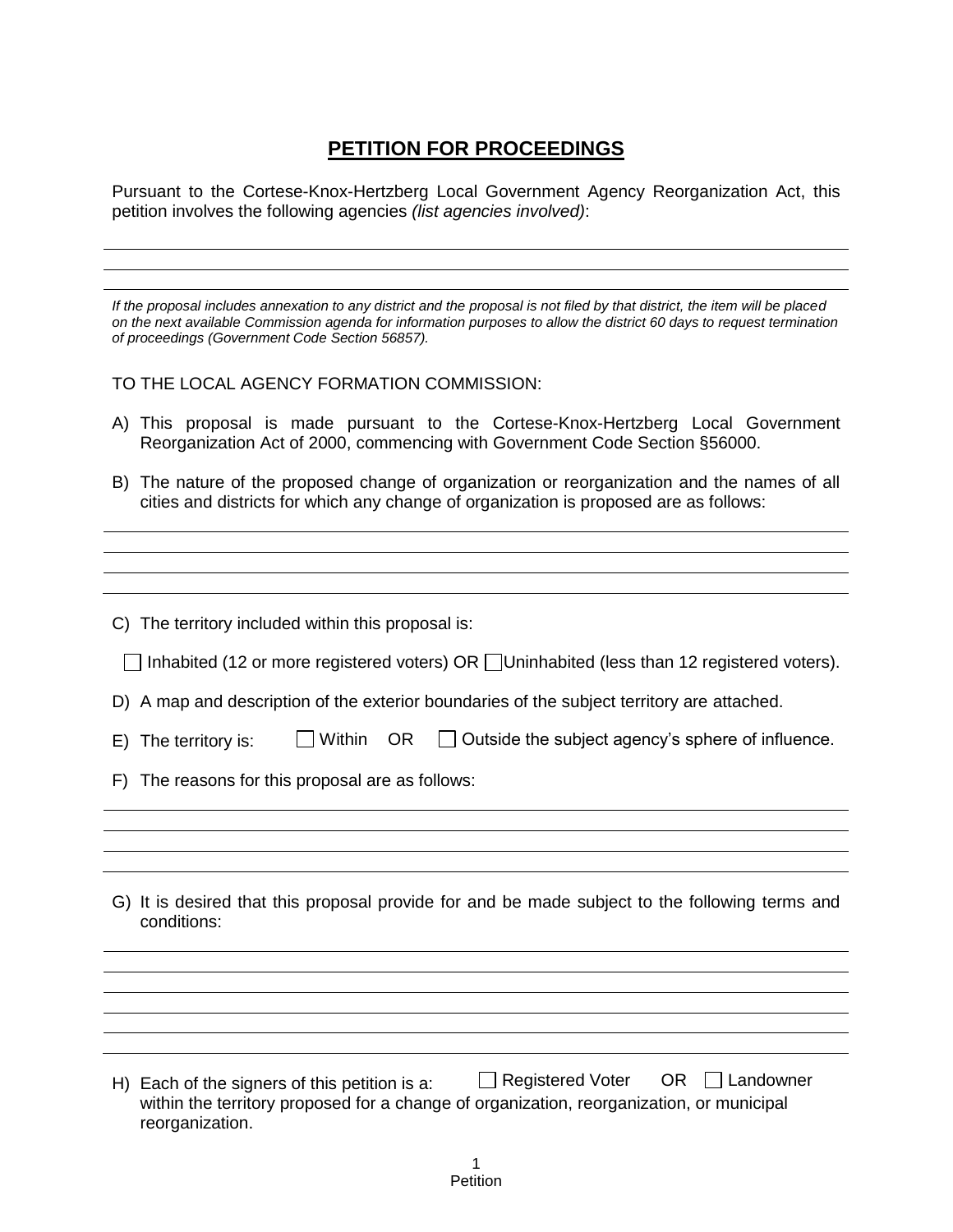I) The following persons (not to exceed 3) are designated as CHIEF PETITIONERS who are to be given mailed notice of hearing:

| Name:<br>1)             |                                     |       |      |  |
|-------------------------|-------------------------------------|-------|------|--|
| <b>Mailing Address:</b> |                                     |       |      |  |
| City:                   |                                     |       | Zip: |  |
| Phones:                 | Work:                               | Fax:  |      |  |
|                         | Cell:                               | Home: |      |  |
| email:                  |                                     |       |      |  |
|                         | Assessor's Parcel No. (if landowner |       |      |  |
|                         | petition)                           |       |      |  |
| Signature:              |                                     |       |      |  |

| Name:<br>2)             |                                     |       |      |  |
|-------------------------|-------------------------------------|-------|------|--|
| <b>Mailing Address:</b> |                                     |       |      |  |
| City:                   |                                     |       | Zip: |  |
| Phones:                 | Work:                               | Fax:  |      |  |
|                         | Cell:                               | Home: |      |  |
| email:                  |                                     |       |      |  |
|                         | Assessor's Parcel No. (if landowner |       |      |  |
|                         | petition)                           |       |      |  |
|                         |                                     |       |      |  |
| Signature:              |                                     |       |      |  |

| Name:<br>3)             |                                                  |       |      |  |
|-------------------------|--------------------------------------------------|-------|------|--|
| <b>Mailing Address:</b> |                                                  |       |      |  |
| City:                   |                                                  |       | Zip: |  |
| Phones:                 | Work:                                            | Fax:  |      |  |
|                         | Cell:                                            | Home: |      |  |
| email:                  |                                                  |       |      |  |
|                         | Assessor's Parcel No. (if landowner<br>petition) |       |      |  |
|                         |                                                  |       |      |  |
| Signature:              |                                                  |       |      |  |